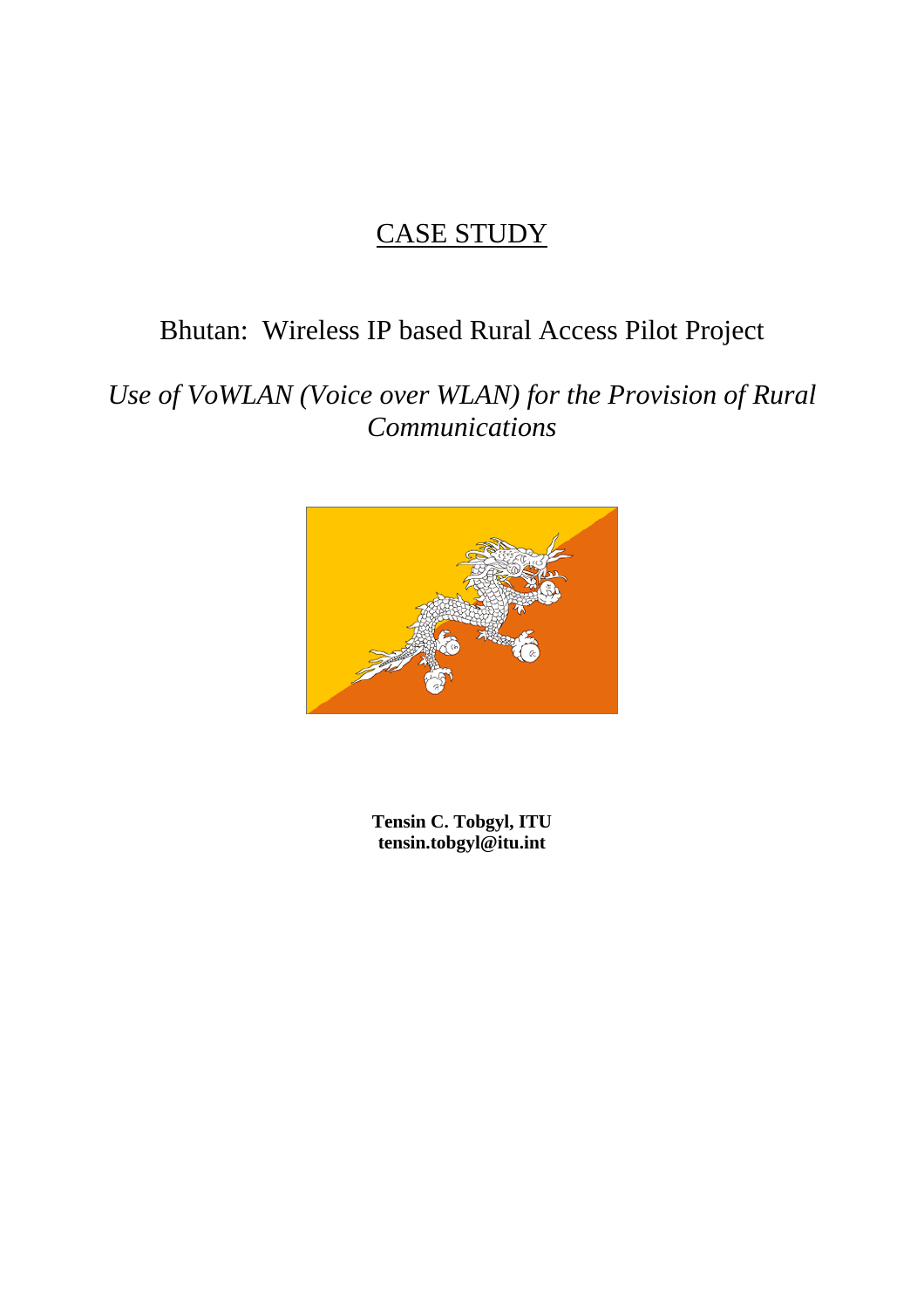## **Table of Contents**

| <b>Annex 1: Network layout for Site 1: Gelephu</b> | 14 |
|----------------------------------------------------|----|
| Annex 2: Network layout for Site 2: Limukha        | 15 |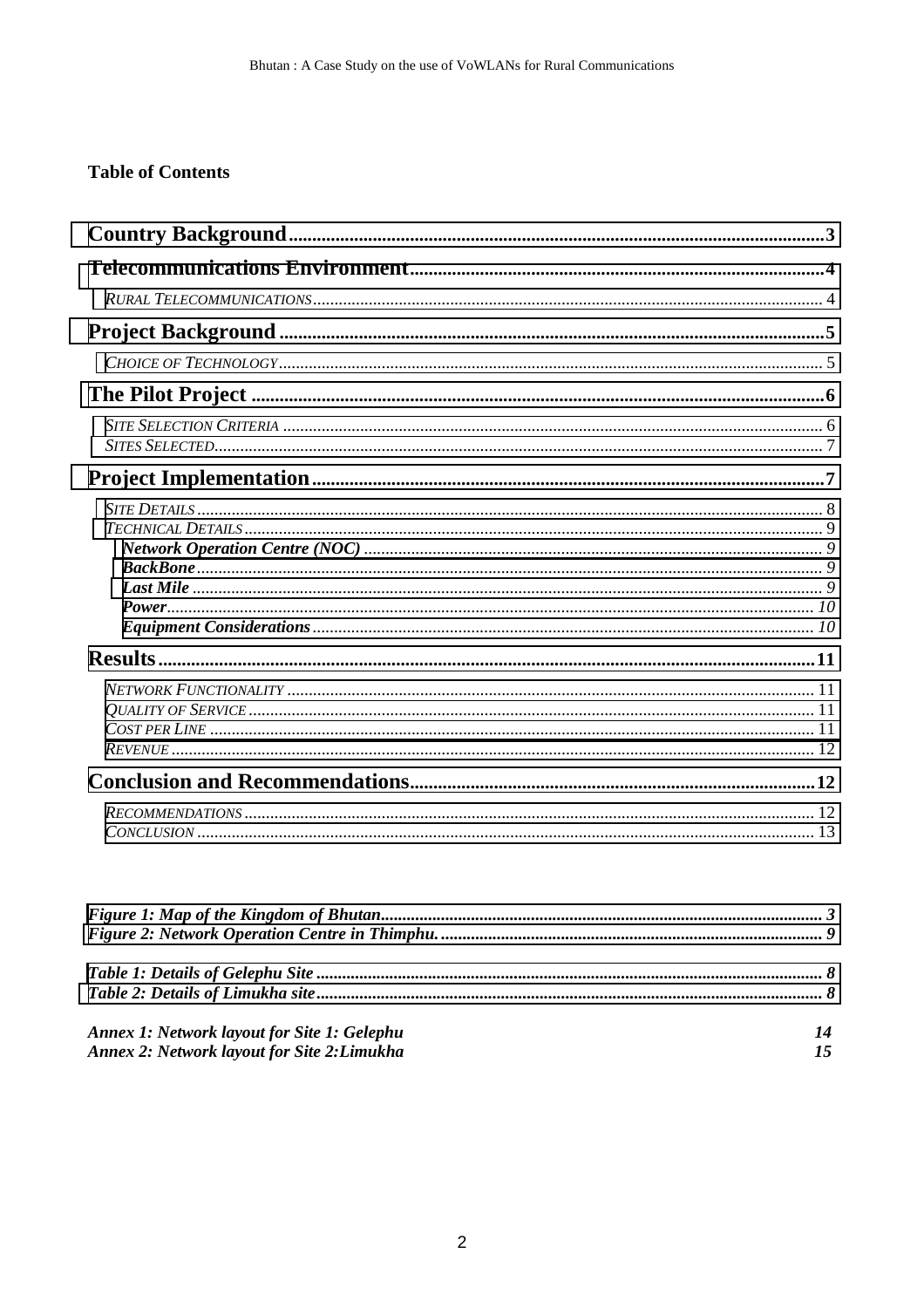# <span id="page-2-0"></span>Country Background

Bhutan is a small and landlocked kingdom located in the Northeastern Himalayas with a population of 700,000 people with a growth rate of 2.5 %. The country is administratively divided into 20 districts and 202 blocks. About 79 % of the population lives in the rural areas and only 21 % of the people live in the urban centers. The GDP real growth is 6 %.



*Figure 1: Map of the Kingdom of Bhutan*

Bhutan remained in self-imposed isolation for centuries until 1961, when the first basic infrastructure development started. The country is almost completely mountainous, rising from 200 meter above sea level to over 7000 meters in the Great Himalayan Range. Forest covers 72.5% of the land area of  $46500 \text{ km}^2$ . Free education is provided from the primary to the tertiary level, and English is the medium for instructions, particularly for higher education, which makes the English literacy level comparably high. Overall literacy of the entire population is about 65 %.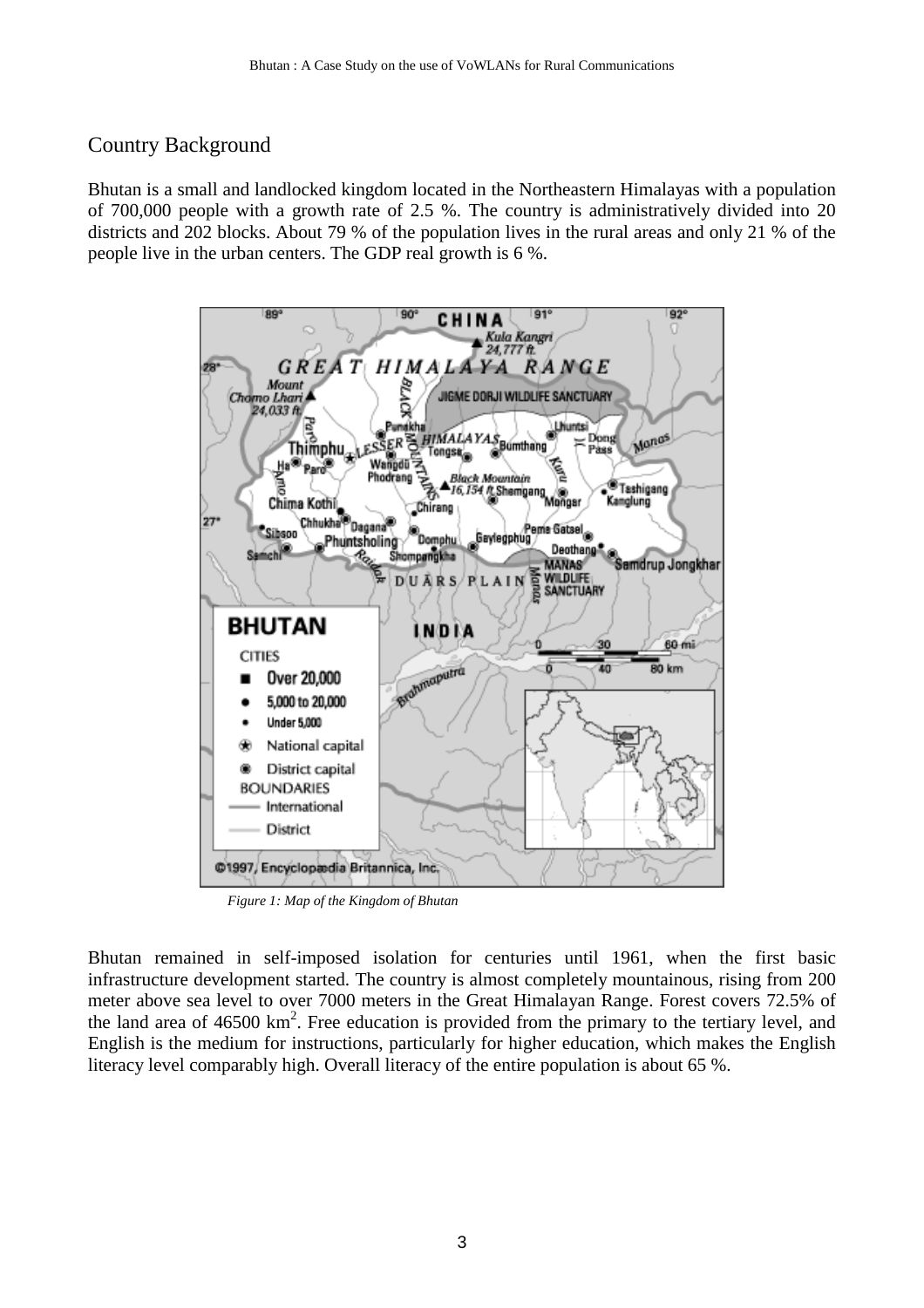# <span id="page-3-0"></span>Telecommunications Environment

Given the challenging geography, there is still considerable coverage of telecommunications services in all districts as of today. The National Telecommunications Network interconnects all twenty Dzongkhags and the major towns of the country. The extent of this service prevails in remote locations covering 113 blocks out of 202. The Tele-density has reached to 3 % as on July 2002. Internet service in Bhutan started from June 1999 and it has a customer base of about 3000 dial-up subscribers.

Regulatory and policy activities in information and communication technologies are carried out by two principle organizations within the Ministry of Communication. The Bhutan Telecom Authority (BTA) is the telecom and broadcasting regulator that oversees tariff and licensing policies. The Division of Information Technology (DIT) oversees capacity building, promotion, certification and standardization of ICT activities.. The Department of Telecommunications was transformed into a wholly government owned corporation, Bhutan Telecom (BT), on  $1<sup>st</sup>$  July 2000. It is the only telecommunications service provider and is governed by a Board of Directors. Druknet, an entity fully owned by Bhutan Telecom, provides Internet services. B-Mobile, another entity owned by Bhutan Telecom has started GSM services in the three major towns in November 2003.

#### *Rural Telecommunications<sup>1</sup>*

About 79% of Bhutanese live in rural areas spread over 201 geogs (village blocks) or approximately 2,000 villages in the 20 districts. They account for less than 10% of the total telephone connections and less than 1% of Internet connectivity in the country. The number of houses per village numbers from 2 to 100 with an average of 43, more than 50% of the population lives a few hours walk from the nearest road, and some villages is as remote as a five-day walk<sup>2</sup>.

The objective of the 9th Five-year Plan for the telecom sector is to provide at least 10 phones per geog. However, such projects are technically challenging and would need huge investments. Robust systems that have possibilities of wide coverage are required. Technical survey estimates a total of 6,250 rural telephone lines by the end of the plan period. So far 76 of the 201 geogs (or 37%) in Bhutan have access to telephone lines.

Bhutan Telecom is planning to cover all the remaining geogs through its Rural Telecommunications Project. This project is being finalized and will be implemented through Mixed Credit scheme of the Government of Denmark. A combination of technologies will be deployed such as Wireless Local Loop (WLL), Voice Over Internet Protocol (VOIP) and Very Small Aperture Terminals (VSAT) with a total budget of approximately US\$ 20 million.

The cost of providing a telephone in rural areas is estimated to be in the range of US\$ 2,500 per line when relatively cheaper technologies like VHF, VOIP or WLL are used, while a VSAT solution including power costs US\$ 17,500. The cost of connectivity from DAMA (Demand Assigned Multiple Access) satellite phones is approximately US\$ 0.22 per minute (Nu 10 per minute) for a local call hence requiring BT to subsidize the use of this technology.

<sup>1</sup> Adapted from Bhutan E-Readiness Assessment Report, Division of Information Technology, Ministry of Communications, June2003

<sup>&</sup>lt;sup>2</sup> http://www2.itu.or.th/telecenters/jakar/thesis.doc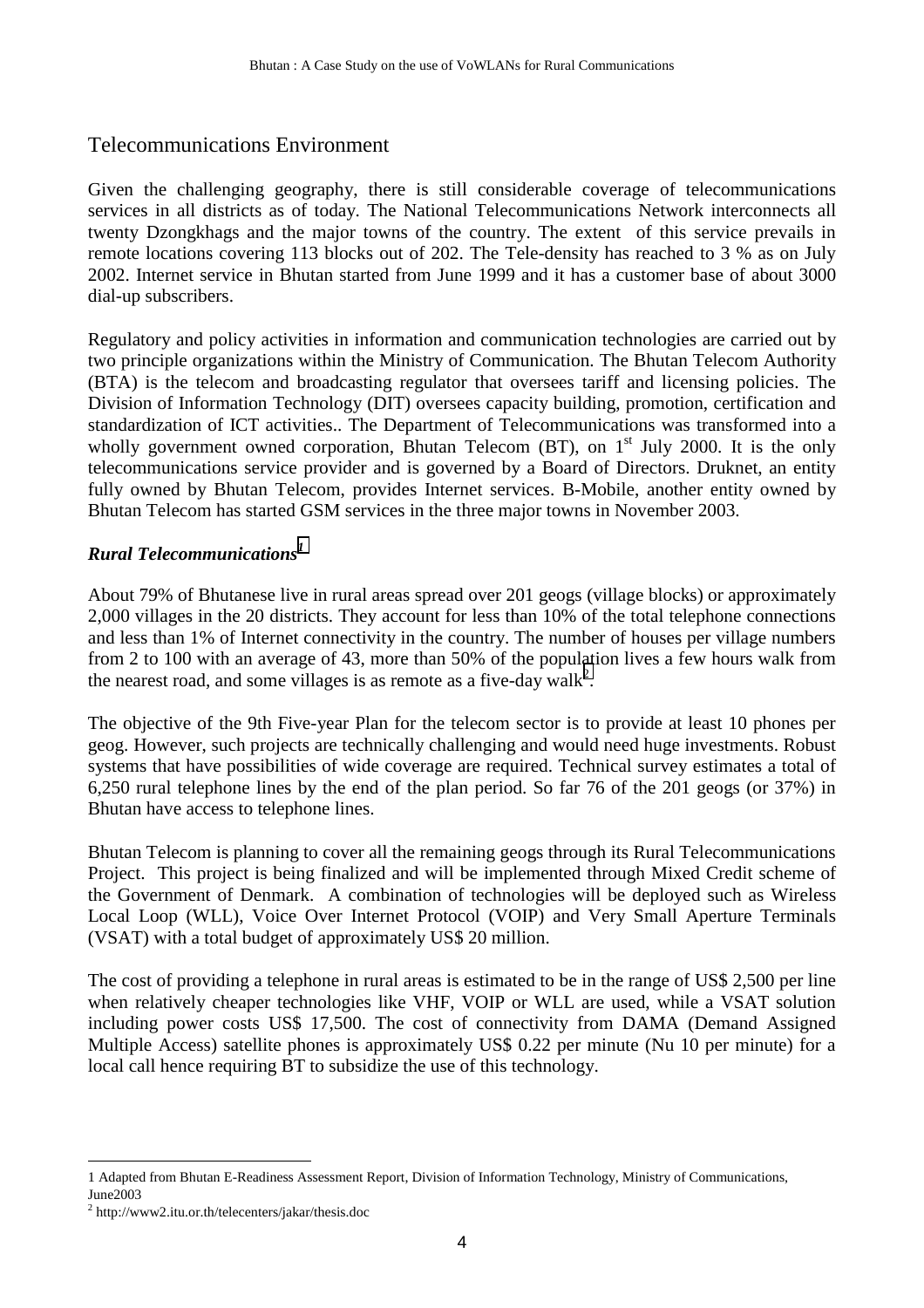# <span id="page-4-0"></span>Project Background

Following the requirements of the government's objective in the  $8<sup>th</sup>$  Five year Plan requires BT to provide telecommunications services to all Gewogs (Blocks) in the country. Simultaneously, the Division of Information Technology (DIT), on the other hand is responsible for the promotion of IT which requires the access to be provided. Therefore it seems most appropriate that, the two agencies should work on a joint pilot project to evaluate how appropriate this technology is for meeting the ICT requirements of the country.

BT had already prepared a Master Plan for the provision of services to the rural areas of the country. In the plan it is recommended that the Digital Radio Multiple Access Subscriber System (DRMASS) technology be employed for the provision of rural services based on the fact that BT already has several DRMASS base stations in the country and has the skills to install and maintain the systems without external assistance. At the time the plan was prepared, this was the most realistic solution. However, times changed and BT was informed that the manufacture of DRMASS equipment would stop in one year's time as there is no market for this type of system. The cost per line for providing rural access using this technology has been estimated at US\$ 5,600.

As the situation has changed it has become necessary for BT to change its rural telecom plan. The possibility of employing Wireless IP based networking technology in the construction of the rural network then started taking shape in early 2001. Since it was fairly new technology and it was hard to estimate its appropriateness for rural areas, BT could not confidently promote it. In order to actually evaluate the performance of this technology and to be able to confidently employ it for the construction of the entire rural access networks, BT and the DIT had to first implement a pilot project.

# *Choice of Technology*

There are many challenges to providing rural communications especially in a developing country. Geographical challenges such as the mountainous terrain makes line of sight over long distances not possible. The demographic distribution such as sparse population in pockets along valleys adds to the challenge. There is a lack of infrastructure such as roads or stable commercial power, which would greatly reduce the cost of transport and power besides easing the installation process. Hence the technology selected has to at least have the following features

- Preferably wireless due to terrain
- Has to be cheap
- Has to consume less power
- Should be interoperable with the existing PSTN and/or other supplier's equipment
- Remote network management should be possible
- Simple, small, modular and scalable
- Equipment should have long life cycle

Considering all the above, the most promising seems wireless IP technology since this allows for the coupling of voice and data services over one network. Limited local tests carried out in the early part of 2001 revealed that browsing with reasonable speed over a wireless link with distances of 7 km line of sight was possible.

Other factors contributing to the final choice of the use of IEEE 802.11b equipment as the transmission link were

• Relatively cheap equipment and falling prices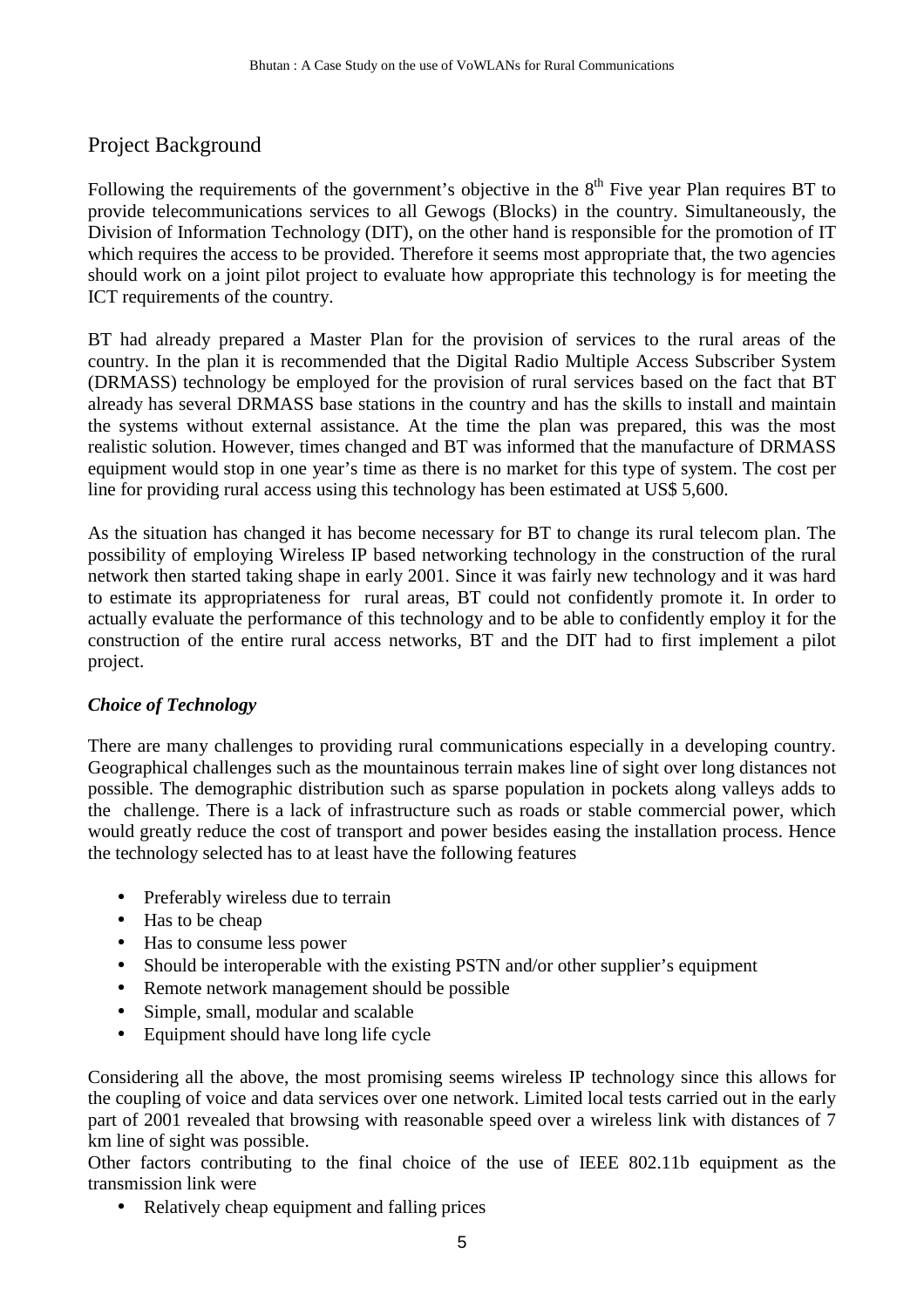- <span id="page-5-0"></span>• Easy and fast to install
- More established than IEEE 802.11a
- Scalable
- Low power consumption
- Wi-fi compliance allows the use of other vendor cards

# The Pilot Project<sup>3</sup>

A pilot project was approved for implementation to definitively ascertain the following :

- a) The suitability of the technology for the provision of rural access.
- b) The equipment should meet the requirements of BT as well as the DIT.
- c) Reliability of the available equipment.
- d) Power consumption and reliability of the power supplies, as solar power supplies will have to be employed at some sites.
- e) System flexibility and capacities.
- f) Installation and testing methods. Ease of installation and testing.
- g) Reaction of people using this system as compared to using the traditional systems.
- h) Any other observations.

# *Site Selection Criteria*

Selection of the sites for the implementation of the Pilot Projects were based on the following criteria:

- a) Must be considered a rural area with no telecommunications services available or extremely unreliable telecommunications services.
- b) Must have over 10 potential customers (customers with the financial resources to pay for the services). Must have the potential to benefit as many people as possible in the future hence an area of relatively high population density would be preferred
- c) Preferable to have mains commercial power supplies but at least one site without mains commercial power supplies is required.
- d) If there is a school, health facility, agriculture facility and also a Gups (Municipal Head) office, preference should be given to such locations.
- e) To provide as much information as possible within the shortest period of time, several sites, at least four sites should be selected.
- f) These sites should be geographically spread to cater to different climatic conditions. North South distribution is another important factor as the climatic conditions vary from South to North. In the foothills there tends to be more thunder and lightning as compared to the North.
- g) Area of coverage. The more area that can be covered the better the site. At times the area of coverage is equated to the number of Gewogs or villages that can be covered.
- h) Primary objective should not be to provide access to existing wait-listed customers. However one site could be selected where telephony is provided to wait listed customers so as to provide a direct comparison between services provided using both technologies.

<sup>&</sup>lt;sup>3</sup> This part is adapted from "Project Document for an IP Based Rural Access Pilot Project" by Thinley Dorji, Bhutan Telecommunications Authority, Thimphu, Bhutan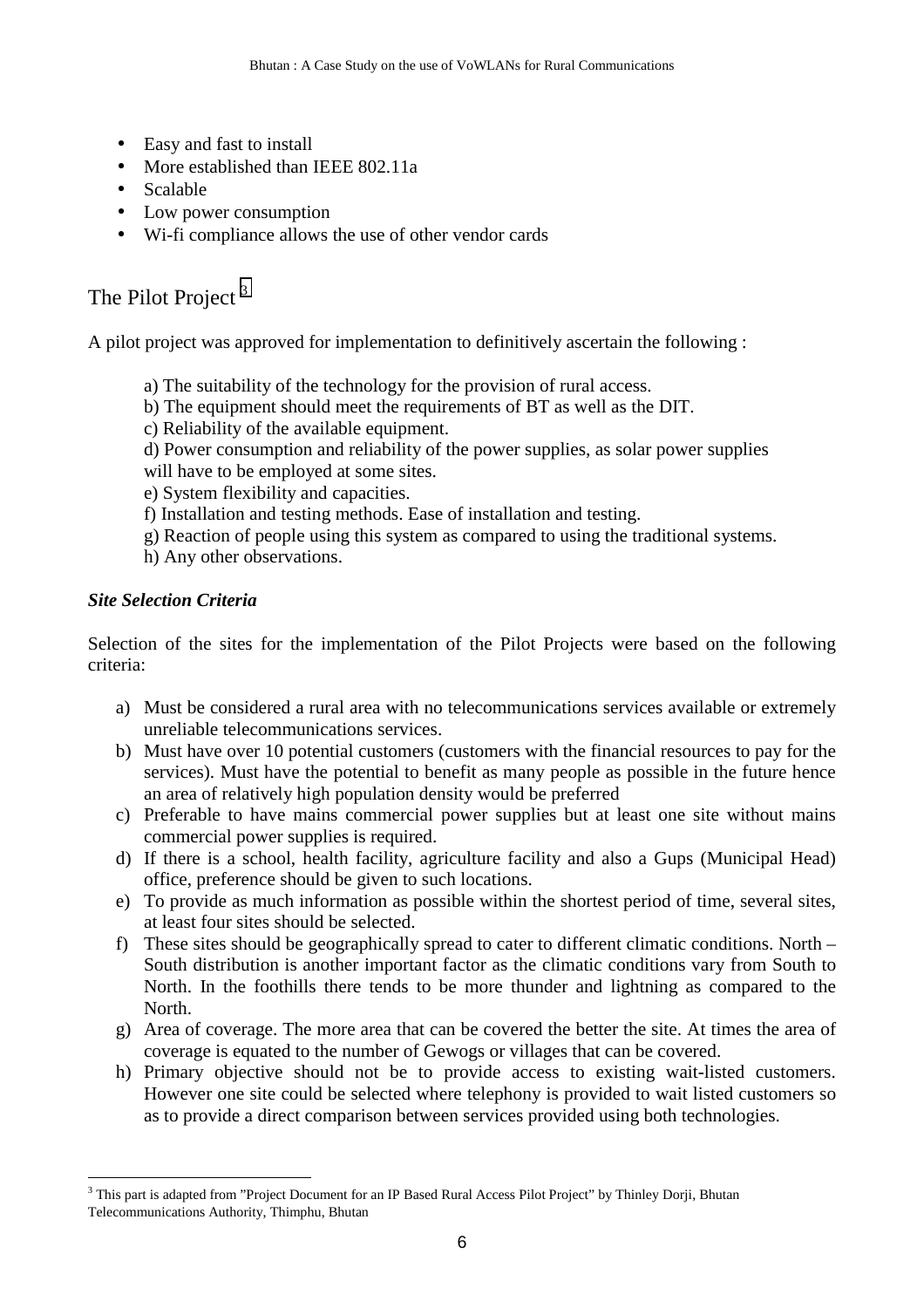<span id="page-6-0"></span>*i*) Travel time from the capital, Thimphu. The maximum travel time should be limited to one full day's travel. This will have a direct bearing on the cost and duration of project implementation and so travel time to the sites was limited to one day.

#### *Sites Selected*

As a lot of information needs to be collected within a very short time frame it was thought that one method of collecting useful information would be to implement the pilot project at a number of sites. The number of sites was set at four to collect information from different geographic locations. After detailed discussions the following sites were selected as most appropriate.

- a) **Gelephu**, (on the border with India) was chosen, as this area is prone to heavy lightning and torrential rains. The effects of rain on the packet radios needs to be ascertained. Radio signals could be blocked by tall trees and heavy vegetation throughout the year. The area of coverage is fairly large.
- b) **Limukha**, is halfway between Wangdi and Punakha Dzongs. Winters are very dry and even during the summer there is not much rain. Good line of site to several villages, Basic Health Units (BHUs) and schools. An ideal radio site. Should extend as many access points as possible from this location to study congestion problems.
- c) **Tingtibi**, is approximately halfway between the North and South of the country. Fairly remote areas, even though the Gaylegphug-Trongsa highway runs close to this location. Very hot in the summer, with high humidity and fair amount of lightning.
- d) **Paro** has temperate climate and is one of the fastest growing urban centers surrounded by equally fast growing rural communities with a fairly large unmet demand for voice and data services. The rural areas of Paro stretch far and wide. There are currently problems providing good voice/data connectivity because of the vast distances that need to be covered by cables. This location can test the distance that can be covered through wireless, as well as providing the much needed services to the potential customers.

# Project Implementation

The project was planned, co-ordinated and implemented by a team from Bhutan Telecom assisted by an Wifi expert funded by the ITU.

Planning started in early 2001. The combination of VoIP over wireless LAN (wifi) as a rural communications solution was not heard of. Moreover Wifi was not considered infrastructure and VoIP wasn't doing too well other than replacing expensive international calls.

There were several doubts about this combination

- Not proven in the field in terms of stability and reliability
- The decision to go SIP or H323
- Pace of technological change makes equipment obsolete
- Ruggedness of equipment for rural use
- Degradation of voice quality due to delay, jitter etc.
- Bandwidth constriction in the future
- Environmental impact on performance

At the time of the project two Wi-Fi standards were avalible, 802.11b which operated in the 2.4GHz band and provided signaling rates up to 11Mbps, and 802.11a which operated in the 5.8GHz band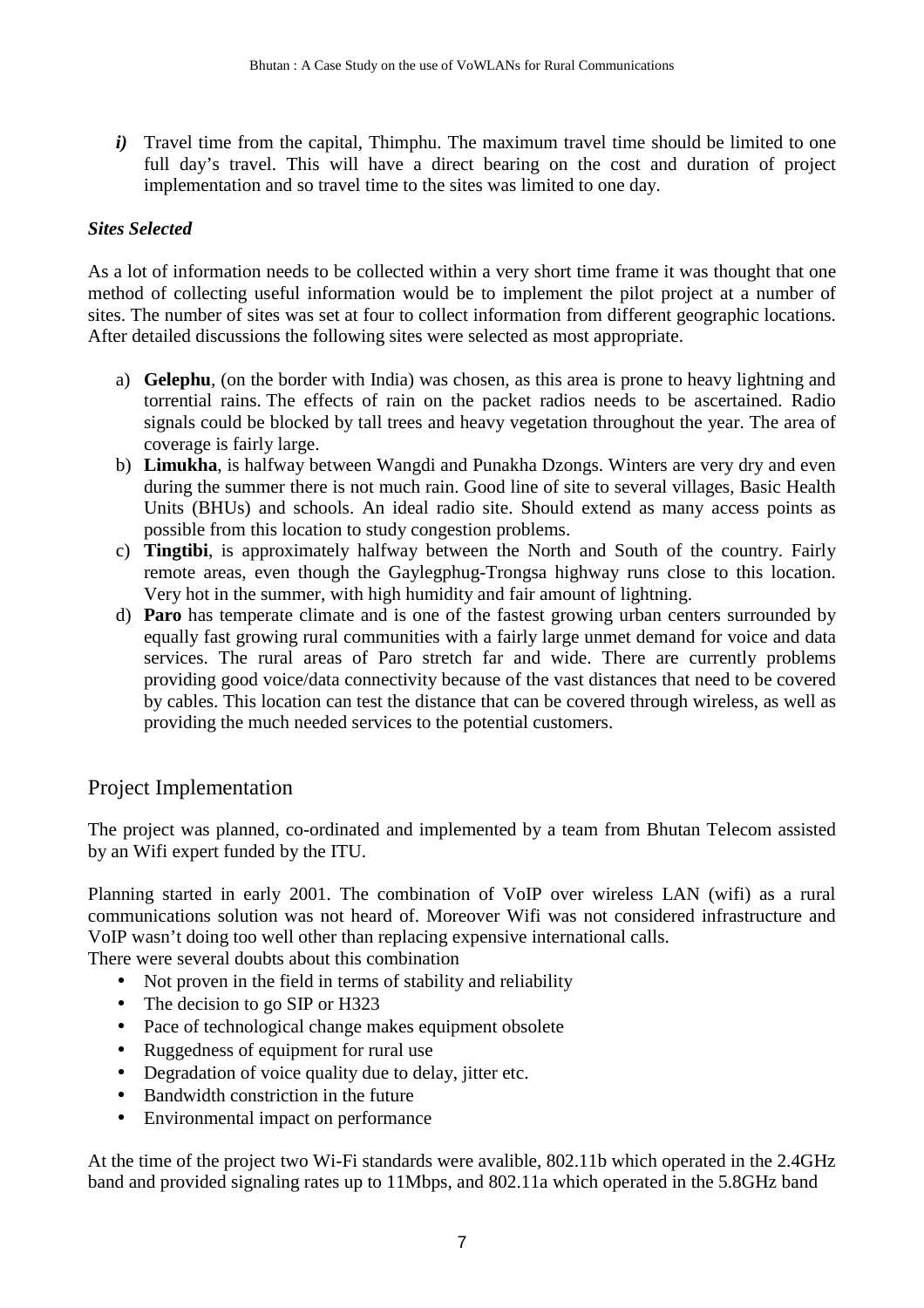<span id="page-7-0"></span>and provided signaling rates up to 50 or 100Mbps. 802.11b equipment was chosen because of the lower cost and higher availability.

Equipment vendors that were explored were Cisco/Aironet, Orinoco/Wavelan, Tri-M SBC for radios, Hyperlink, YDI for amplifiers, and Vocaltec, Nuera, Franklin for VoIP equipment, E-tel, Komodo, Symbol and Spectralink for end user equipment. Finally, the project used Cisco radios, Hyperlink amplifiers, Avaya wireless ethernet converters and Vocaltec gatekeepers and gateways. For the Customer premise equipment, though a variety of vendors did exist none other than e-Tel offered wireless residential gateway. The mobile IP phones were only manufactured by Spectralink using a "spectralink proprietary" protocol.

The project was implemented in 2 sites, covering 84 households 14 villages. Preference was given to basic health units (BHU), schools and municipal offices.

#### *Site Details*

Site: Gelephu Maximum number of customers: 40

| S.No           | Location         | of<br>No.     | from<br>Distance | Commercial     | Repeater       |
|----------------|------------------|---------------|------------------|----------------|----------------|
|                |                  | subscribers   | Repeater         | power          | needed         |
|                |                  |               |                  | available      |                |
| 1.             | I bridge         | 4 subscribers | 500 <sub>m</sub> | Yes            | Yes            |
| 2.             | Dana Bari        | 4 subscribers | $1 \text{ km}$   | N <sub>0</sub> | Yes            |
| 3.             | Lalai & taklai   | 4 subscribers | $5 \mathrm{km}$  | N <sub>o</sub> | Yes            |
| 4.             | Bhur             | 8 subscribers | $1 \text{ km}$   | Yes            | Yes            |
| 5.             | <b>Jigmeling</b> | 8 subscribers | $2.5 \text{ km}$ | Yes            | Yes            |
| 6              | Norbuling        | 4 subscribers | 5.5km            | N <sub>0</sub> | N <sub>o</sub> |
| $\overline{7}$ | Sershong         | 4 subscribers | $1 \text{ km}$   | Yes            | Yes            |
| 8.             | Lodrai           | 4 subscribers | 5.5 km           | Yes            | Yes            |

*Table 1: Details of Gelephu Site* 

Site 2: Limukha Maximum number of customers: 48

| Table 2: Details of Limukha site |  |
|----------------------------------|--|
|----------------------------------|--|

| S.No             | Location       | No.<br>of     | Distance        | Commercial     | Repeater       |
|------------------|----------------|---------------|-----------------|----------------|----------------|
|                  |                | subscribers   | from            | Power          | needed         |
|                  |                |               | Repeater        | Available      |                |
|                  | Limukha school | 4 subscribers | 1 km            | N <sub>o</sub> | N <sub>0</sub> |
| 2.               | Mendaygang     | 4 subscribers | $3 \text{ km}$  | Yes            | Yes            |
| 3.               | Thinlaygang    | 8 subscribers | 3 km            | Yes            | Yes            |
| $\overline{4}$ . | Talo           | 8 subscribers | 200 km          | Yes            | Yes            |
| 5.               | Lhapchekha     | 4 subscribers | 4.5 km          | Yes            | N <sub>0</sub> |
| 6.               | Nobgang        | 8 subscribers | $500 \text{ m}$ | Yes            | N <sub>o</sub> |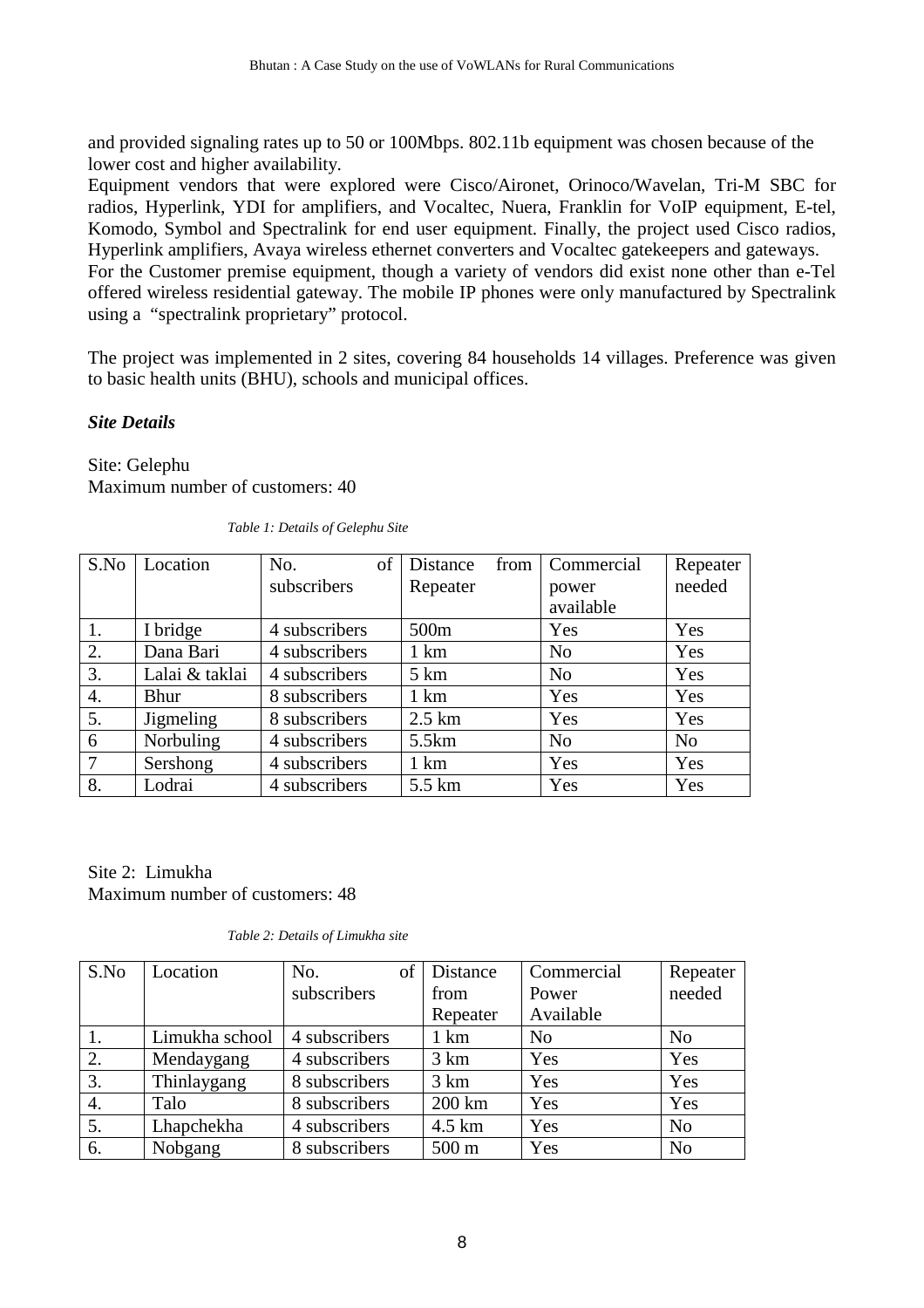#### <span id="page-8-0"></span>*Technical Details*



#### **Network Operation Centre (NOC)**

*Figure 2: Network Operation Centre in Thimphu. Source: Clif Cox, ITU Consultant," Bhutan: Migration to New Technologies"* 

The NOC in Thimphu has the Gatekeeper, Gateway, Network Management system and Billing Servers. The network manager centralizes the management functions of for the VoIP network. The Gatekeeper controls the placing, routing, and logging of calls. The Real Time Server (RTS) logs the calls in real time and updates customer accounts. The PSTN gateway connects via an E1 line to the PSTN using the R2 protocol. The software controlled calling card solution is a useful value-added service that is provided by the Vocaltec gateway with no additional hardware required, amongst others such as Voice VPNs if required. The core network can be deployed in a month's time.

#### **BackBone**

Spare capacity on the existing microwave was used to backhaul the traffic to the NOC. The traffic was carried straight from the NOC in Thimphu to Gelephu on a spare 2mbps after which it was distributed over 3 hops. The other site Limukha obtained 2 Mbps from the microwave node at Dochula, after which the radios carried it to the customers at a maximum of 3 hops.

#### **Last Mile**

 $\overline{a}$ 

The last mile delivery was typically structured with one or more repeaters serving the surrounding customers which need LOS or Near LOS (NLOS) to a repeater. In order to account for rain fade and get better range each repeater in the system has a one watt amp to boost the transmit and receive signals. For the repeater antennas 8dBi omnis were chosen. These seemed to be a good balance between gain and a radiation pattern which wasn't too flat. This also provided service to customers who were below the antenna at about a 30 or 40 degree angle. For the Customer sites 13dBi Yagi antennas were used since they were always served by one repeater and it wouldn't have been cost effective to put amps at each customer site<sup>4</sup>.

<sup>&</sup>lt;sup>4</sup> "Bhutan: Migration to New Technologies", Clif Cox, ITU Consultant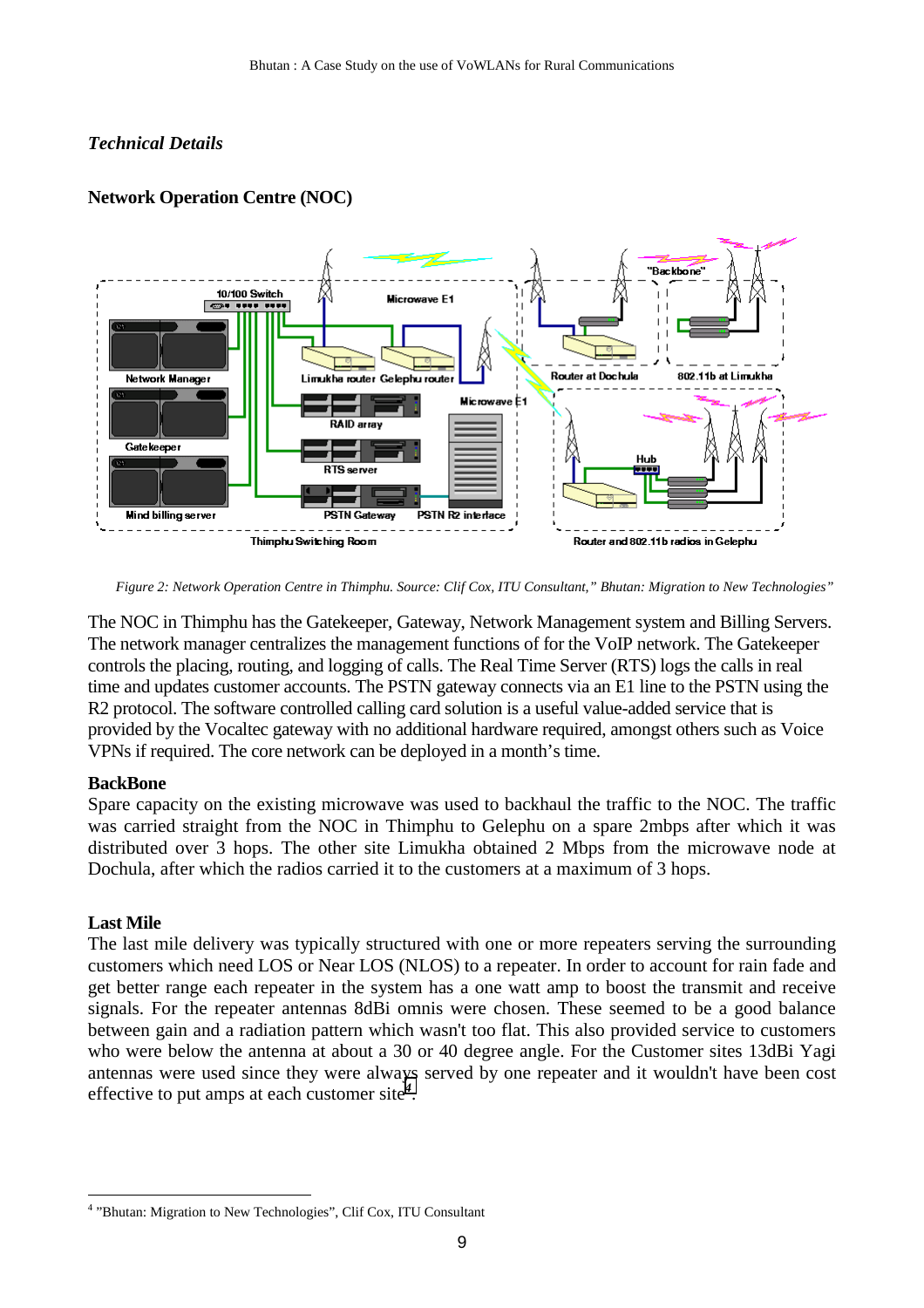#### <span id="page-9-0"></span>**Power**

For sites where commercial power was unavailable, solar panels and charge controllers were used. There were both solar powered repeater sites and solar powered customer premise sites. The solar panels batteries at the repeaters were designed with 8 days autonomy. The solar power/batteries at these customer premises have been designed with 2 days autonomy. The panels were purchased from Tata BP solar and were 70 watts each. The provision of solar power adds to the cost per line and also the installation time since shelters and structures have to be laid out.

#### **Grounding and Lightning Protection**

There was a lot of concern over proper grounding and lightning protection especially since in Gelephu, there are lightning storms several times a week in the summer. For the repeaters, 4 earthing pits were connected in parallel supplemented by copper stakes, if required. The provision of two ground paths -one for equipment and one for lightning increases the installation time and hence as far as possible "protected " areas were located for antennas. For the CPE sites where only an equipment ground was needed, copper stakes were used connected together by the grounding wire, which then ran to the equipment.

## **Equipment Considerations***<sup>5</sup>*

#### Wireless radios

At the time of this project Cisco had two product lines that were considered. The older 340 series which are basically the Aironet products and the newer 350 series. For the repeaters BR342s were used which have 100mw output. For the site surveys, Cisco 350 series PCMCIA cards were used since they have 100mw output.

While planning omni repeaters have been assumed to cover 8 km, a combination of omni-parabolic dish repeaters have been assumed to cover 12 km while 24dBi dish repeaters cover 30 km

#### Wireless Ethernet converter

The customer premise Vocaltec gateways were not wireless, so each CPE also needed a wireless client adapter. The Avaya Wireless Ethernet Converter (EC) was used and worked well for this pilot project, though it had some shortcomings. The Avaya ECs could only handle just one network device on the wired side and hence it wasn't possible to connect more than one gateway limiting the number of phone connections that could be given. The other missing feature for these products is that there is seems to be no way to monitor signal strength or to use SNMP with them. The pigtail connectors are also very delicate and so not very suitable for rugged use.

#### Amplifiers

Since 802.11 is simplex system, ie the radios transmit and receive with the same antenna on the same frequency, amplifiers if used need to be bi-directional. This increases the cost since unidirectional amplifiers which can be used on full duplex links are far cheaper. The 802.11 repeaters used the Hyperlink 2.4GHz one watt amps.

#### **Gateways**

Primarily the search was for a fixed wireless VoIP residential gateway rather than mobile wireless VoIP phone. E-tel provided the former in their GW210 model and Symbol's NetVision phone is an example of the latter.The E-tel GW210, even though it was only a two port unit, was felt to be cost

<sup>5</sup> More details are provided in the ITU consultant's Mission report "Bhutan: Migration to New Technologies", can be found at http://www.bhutan-notes.com/clif/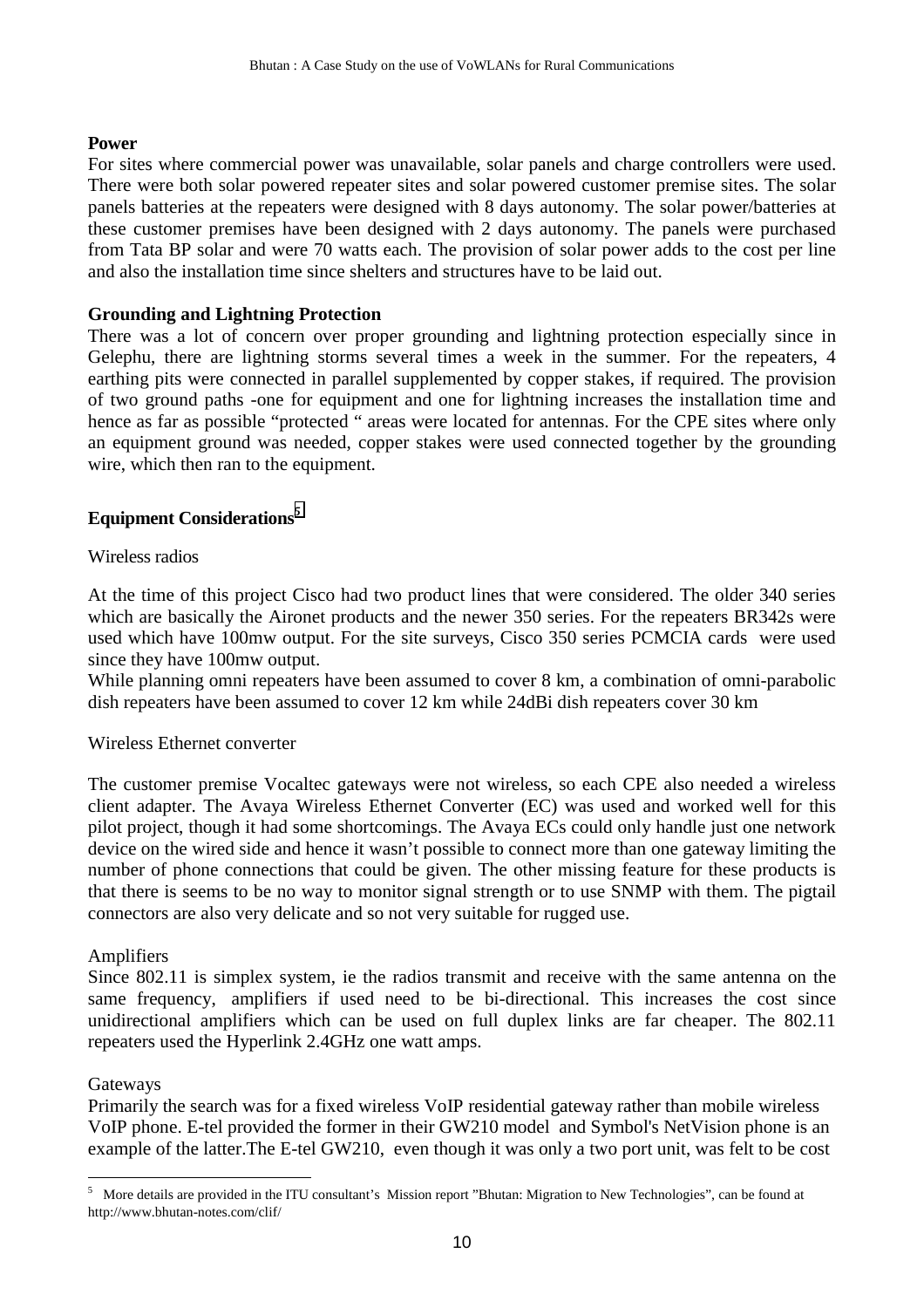<span id="page-10-0"></span>effective because it combined the VoIP and wireless components of a CPE into one unit. However it was difficult to confirm in the time available that it would interoperate with any of the gatekeepers (GK) that the project was looking at.

VocalTec was unable to interoperate with third party gateways (GWs) so other products could no longer be considered, but this also had it advantages because the two models available from Vocaltec had four and eight ports, compared to most (but not all) of the others that had been looked at which were one or two port units. This allowed the CPEs (Customer Premise Equipment) to be consolidated so they served a small cluster of buildings with one antenna. This is preferable to many CPEs and antennas because there is less contention for the radio channel. It was also advantageous in the fact that for solar powered sites, it was less of a hassle to install one site for 4/8 customers instead of individual solar power for each.

#### Results

#### *Network Functionality*

The network at Limukha was commissioned in June and customers were billed starting July 2002. Besides occasional individual complaints, we have reason to assume that the project has been a success at this site.

The network at Gelephu though commissioned at the same time faced many problems thought to be environmentally caused by the lightning and excessive rain. Several efforts were made to determine cause of fault. The vendor was very supportive and finally the customer premise gateways were redesigned for outdoor use. The network at Gelephu has now been functioning smoothly since November 2002.

#### *Quality of Service*

The quality of voice over IP has always been an issue. The nature of packet voice-queues, delays and jitter have been source of concern. But as any other system it depends on the design. For the network implemented, congestion or delay were not the problems. The 2mbps was ample bandwidth for the number of calls that were processed. Moreover, since there was no internet usage, the major hog of bandwidth, dimensioning was simpler. The round trip time was surprisingly low even for 3 hops one way. The quality of calls was equivalent to that of the mobile phone. In bad weather, quality would drop but to an acceptable level. There are many variables but it is believed that fine tuning on an individual line basis is required to segregate the causes.

#### *Cost per Line*

The total investment made for the entire pilot project is 15 million Ngultrums or USD 300,000. This includes an entire packet billing system, and a network management system, which are capital intensive in their own right. Besides it also includes radio and core equipment , power supply (solar panels, batteries and chargers), transport and freight, civil structures, installation materials and installation costs. The total number of lines is 84. The Limukha network provides service to 44 households in 6 villages while the Gelephu network covers 40 households in 8 villages. Cost per line based on these 84 customers is USD 3,570.

This metric though useful is sometimes misinterpreted. For instance, if the 4 port gateways were replaced by 8 port gateways, increasing the number to customers to 120 instead of 84 at an additional cost of USD3,600, the cost per line drops down by 30% to USD 2,530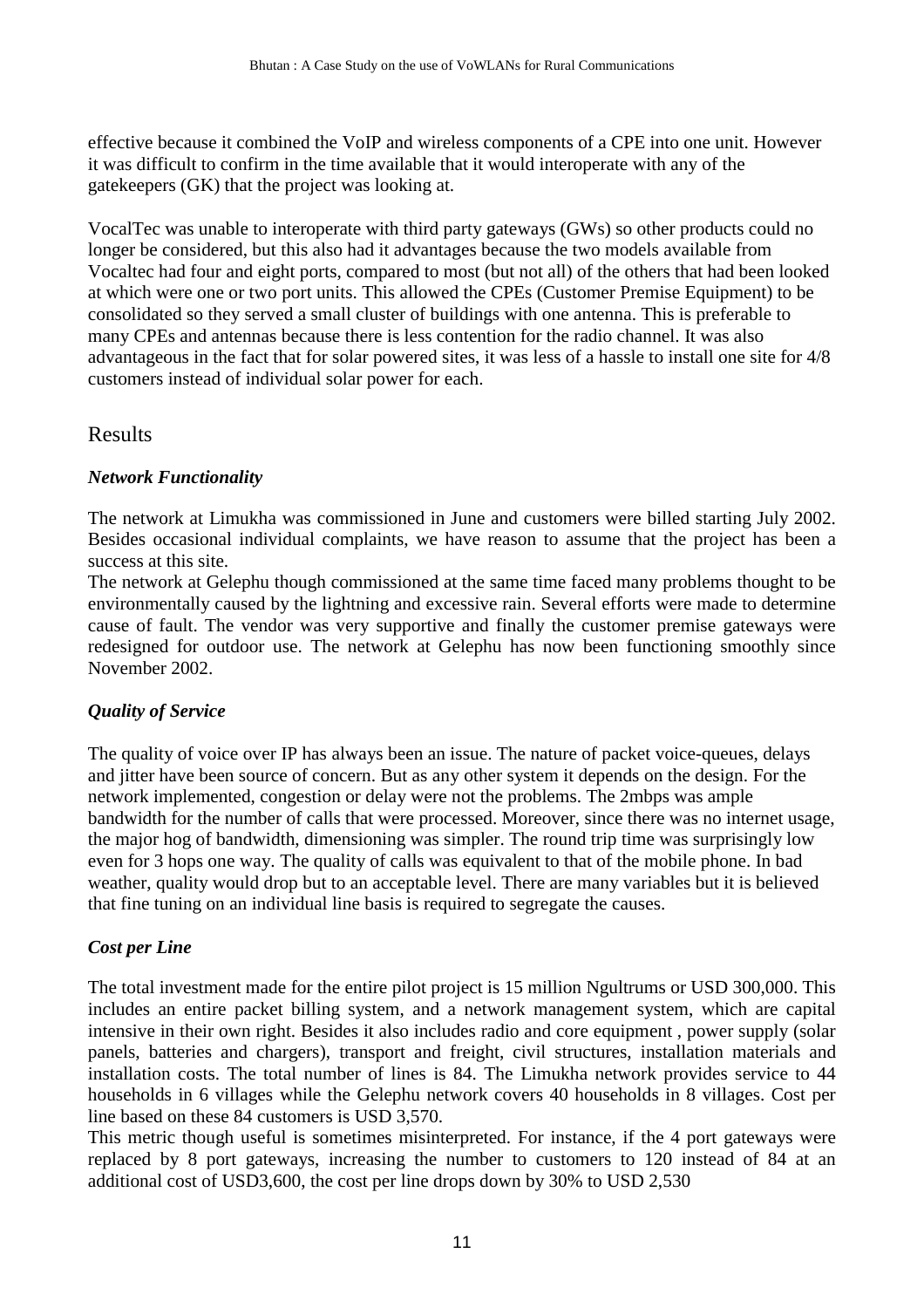<span id="page-11-0"></span>It must be added that the core equipment, which comprises the bulk of the cost (more than two thirds) is capable of handling many more customers.

- The gatekeeper used can process 52 CAPS (call attempts per second) which under standard calculations equates to 5000 ports. While currently the system in place uses 30. Of course licenses need to be purchased for number of calls in progress.
- Billing server can process 500,000 minutes per month and is currently processing about 40,000 minutes/month.
- Similarly the E1 gateway once fully equipped can handle 4 E1s while currently half an E1 is occupied

Hence, incremental cost per line till at least 1000 customers will be much lower.

#### *Revenue*

Currently the revenue from the 2 networks stand at approximately 50,000 Ngultrums(USD 1000) per month. The interesting point to be noted here is that the monthly spending of this "rural customer" is as much as a "city customer" This is also due to the fact that the phones were provided to relatively wealthy farmers but at least it proves that reliable potential customers do exist in rural areas. The payback period for the current total investment is approximately 20 years. But again this is drawn up against the huge capital spent and divided over the 72 first customers. To be noted is that additional cost per line till 1000 customers is substantially lower and hence the payback period can only improve.

## Conclusion and Recommendations

#### *Recommendations*

Stable and regularized power supply – Currently where possible, to save cost, we depend on commercial supply. This supply is erratic more so in rural places and not very stable creating unwanted problems. Therefore all power systems should supply stable and regulated power.

Grounding of equipment– Grounding of equipment - Grounding requires careful consideration especially in lightning prone areas, and one should try to achieve a grounding value of not more than 5 to 10 ohms

Dial up on gateways – Presently dial up is not provided on the CPE equipment, though leased line connectivity will be possible with multi-port wireless hubs. If national rural coverage is to be provided, the maybe dial up should also be possible from these gateways if leased line connectivity is not preferred.

Open source gatekeepers – License fees make up most of the recurring calls in such a system. There are license fees for number of calls processed, number of devices that can be managed by the network management system, and number of billing minutes and so on. Of course the fees are justified for the support given, but if costs could be cut for such a system, it would have to be in software licenses. Hence an open source gatekeeper is an alternative. But then again, the resources (trained and able manpower) involved in maintaining an open source system is usually absent which is why the commercially supported versions are bought in the first place.

Training of staff – This follows on from the previous recommendation. Nothing is possible without proper training of staff. And at the end of the day more is lost in maintenance than saved, by not according the relevant training to staff.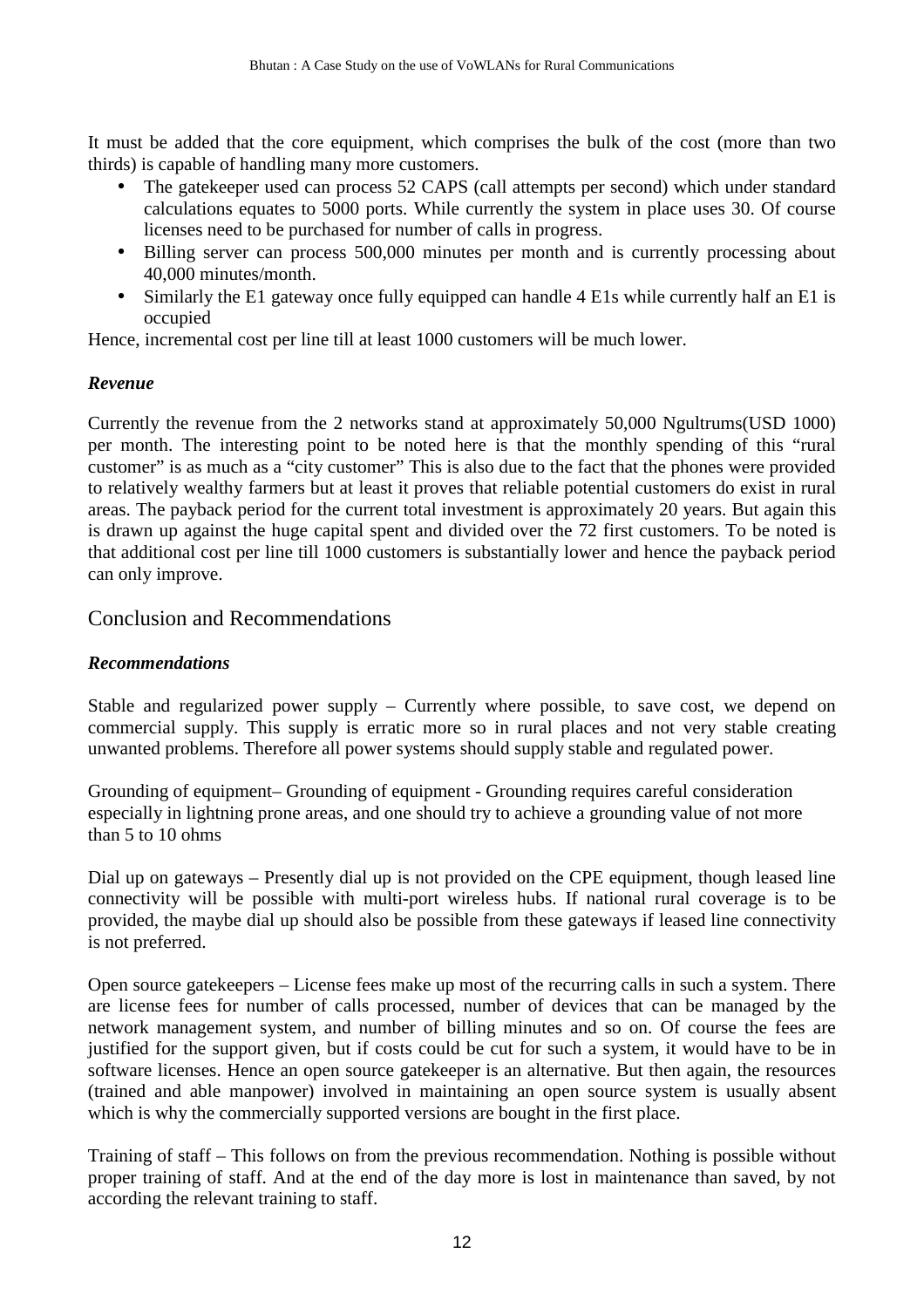<span id="page-12-0"></span>Spectrum interference should be considered – Though IEEE 802.11b has 3 completely separate frequency channels for operation, it still seems to intermittently clash with other radio equipment (namely the DRMASS system from NEC) sometimes completely disrupting their service. Changing the polarization of the antenna and using the extreme frequencies, alleviates this. However, the notion that not many airwaves will be in use in the rural areas is a consolation.

#### *Conclusion*

The relative cost effectiveness, reasonable quality, fast and easy installation, flexibility and scalability make it a likely candidate for rural communications. The system seems functional and workable. Though being a pioneer has its disadvantages, the immense attention that wireless IP and Voice over IP have been receiving is an indication that the world is moving towards IP and so hopefully the technology will only get better and cheaper.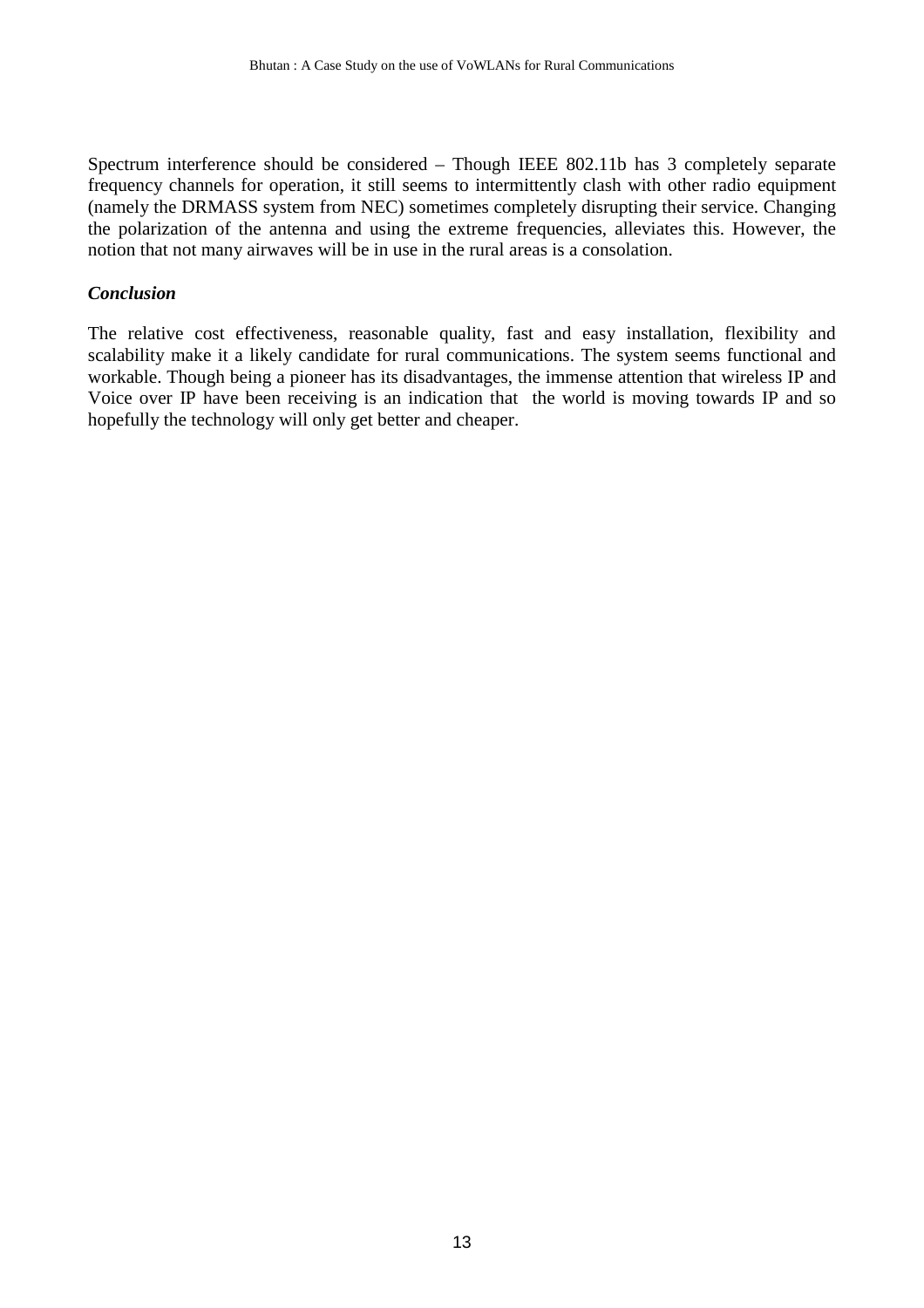